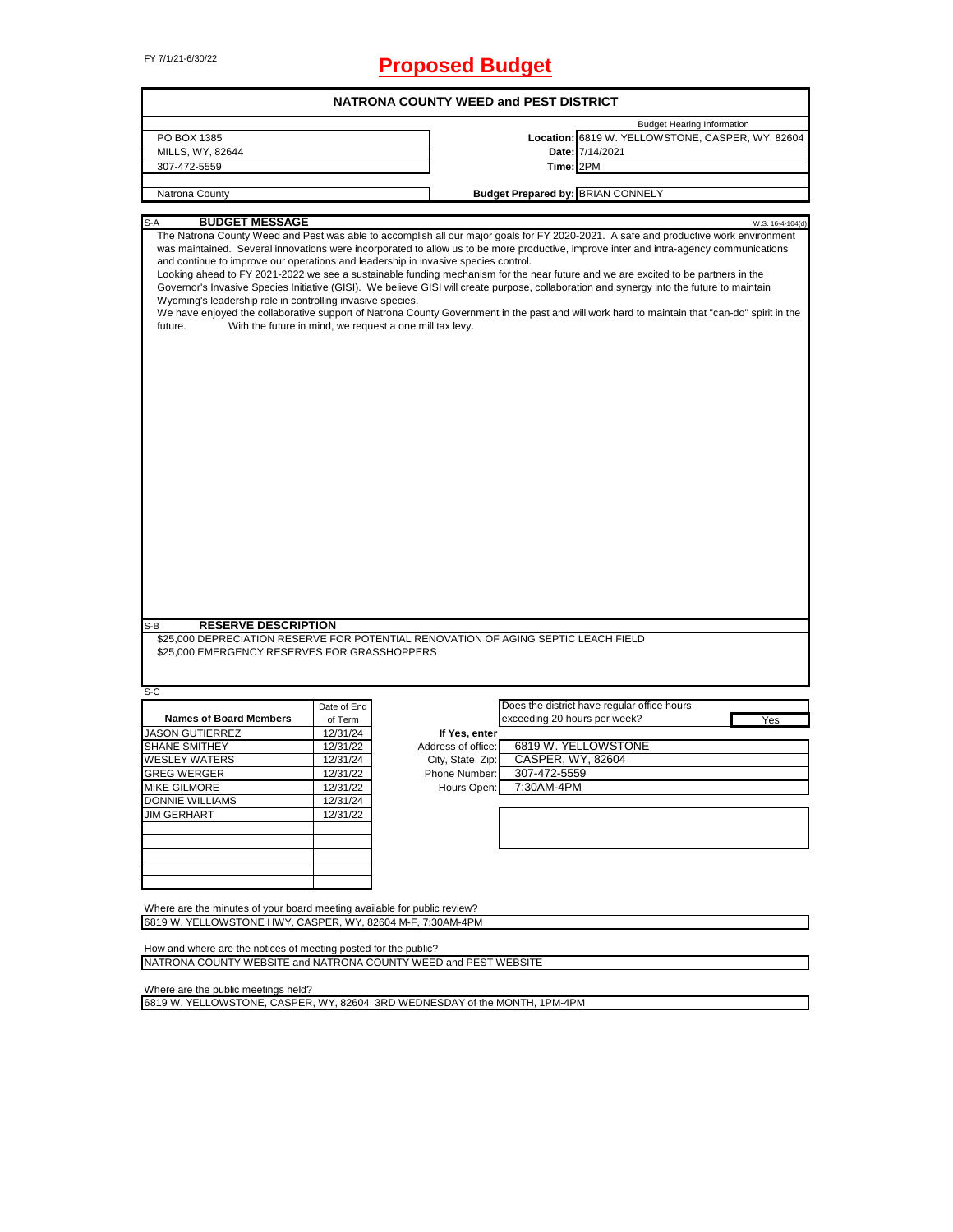## **PROPOSED BUDGET SUMMARY**

|       | <b>OVERVIEW</b>                                             | 2019-2020<br>Actual | 2020-2021<br>Estimated | 2021-2022<br>Proposed | Pending<br>Approval |
|-------|-------------------------------------------------------------|---------------------|------------------------|-----------------------|---------------------|
|       |                                                             |                     |                        |                       |                     |
| $S-1$ | <b>Total Budgeted Expenditures</b>                          | \$2,152,422         | \$2,193,677            | \$2,418,071           |                     |
| $S-2$ | <b>Total Principal to Pay on Debt</b>                       | \$0                 | \$0                    |                       |                     |
| $S-3$ | <b>Total Change to Restricted Funds</b>                     | \$0                 | \$0                    |                       |                     |
|       |                                                             |                     |                        |                       |                     |
| $S-4$ | <b>Total General Fund and Forecasted Revenues Available</b> | \$2,923,342         | \$2,815,149            | \$2,613,703           |                     |
|       |                                                             |                     |                        |                       |                     |
| $S-5$ | Amount requested from County Commissioners                  | \$1,552,245         | \$1,569,024            |                       |                     |
|       |                                                             |                     |                        |                       |                     |
| $S-6$ | <b>Additional Funding Needed:</b>                           |                     |                        |                       |                     |

|              | <b>REVENUE SUMMARY</b>                       | 2019-2020   | 2020-2021              | 2021-2022                             | Pending                                                                                                                                                                                                                          |
|--------------|----------------------------------------------|-------------|------------------------|---------------------------------------|----------------------------------------------------------------------------------------------------------------------------------------------------------------------------------------------------------------------------------|
|              |                                              | Actual      | Estimated              | Proposed                              | Approval                                                                                                                                                                                                                         |
|              |                                              |             |                        |                                       |                                                                                                                                                                                                                                  |
| $S-7$        | <b>Operating Revenues</b>                    | \$460,599   | \$333,418              | \$254,371                             | <u>Marajed</u>                                                                                                                                                                                                                   |
| $S-8$        | Tax levy (From the County Treasurer)         | \$1,552,245 | \$1,569,024            | \$1,500,000                           |                                                                                                                                                                                                                                  |
| $S-9$        | <b>Government Support</b>                    | \$65,000    | \$65,000               | \$65,000                              | <u> Hillian Sa</u>                                                                                                                                                                                                               |
| $S-10$       | Grants                                       | \$80.625    | \$83.000               | \$80,000                              | <u> Kalendaria (</u>                                                                                                                                                                                                             |
| $S-11$       | Other County Support (Not from Co. Treas.)   | \$0         | \$0                    | \$0                                   | en de la familie de la familie de la familie de la familie de la familie de la familie de la familie de la fam<br>De la familie de la familie de la familie de la familie de la familie de la familie de la familie de la famili |
| $S-12$       | <b>Miscellaneous</b>                         | \$3,501     | \$3,335                | \$3,000                               | <u>mana</u>                                                                                                                                                                                                                      |
| $S-13$       | <b>Other Forecasted Revenue</b>              | \$0         | \$0                    | \$0                                   | en de la forma de la forma de la forma de la forma de la forma de la forma de la forma de la forma de la forma<br>Del de la forma de la forma de la forma de la forma de la forma de la forma de la forma de la forma de la form |
|              |                                              |             |                        |                                       |                                                                                                                                                                                                                                  |
| $S-14$       | <b>Total Revenue</b>                         | \$2,161,970 | \$2,053,777            | \$1,902,371                           |                                                                                                                                                                                                                                  |
|              | FY 7/1/21-6/30/22                            |             |                        | NATRONA COUNTY WEED and PEST DISTRICT |                                                                                                                                                                                                                                  |
|              | <b>EXPENDITURE SUMMARY</b>                   | 2019-2020   | 2020-2021              | 2021-2022                             | Pending                                                                                                                                                                                                                          |
|              |                                              | Actual      | Estimated              | Proposed                              | Approval                                                                                                                                                                                                                         |
|              |                                              |             |                        |                                       |                                                                                                                                                                                                                                  |
| $S-15$       | <b>Capital Outlay</b>                        | \$0         | \$13,752               | \$45,000                              | <u>tik kontrollerin k</u>                                                                                                                                                                                                        |
| $S-16$       | <b>Interest and Fees On Debt</b>             | \$0         | \$0                    | \$0                                   | e di T                                                                                                                                                                                                                           |
| $S-17$       | <b>Administration</b>                        | \$198,081   | \$196.880              | \$256,589                             | <u>Markovinski k</u>                                                                                                                                                                                                             |
| $S-18$       | <b>Operations</b>                            | \$1.721.861 | \$1.768.461            | \$1.852.432                           |                                                                                                                                                                                                                                  |
| $S-19$       | <b>Indirect Costs</b>                        | \$232.480   | \$214,584              | \$264.050                             | <u>Maria Mari</u>                                                                                                                                                                                                                |
| <b>S-20R</b> | <b>Expenditures paid by Reserves</b>         | \$0         | \$0                    | \$0                                   | e di T                                                                                                                                                                                                                           |
| $S-20$       | <b>Total Expenditures</b>                    | \$2,152,422 | \$2,193,677            | \$2,418,071                           | <u> Martin Martin II</u>                                                                                                                                                                                                         |
|              |                                              |             |                        |                                       |                                                                                                                                                                                                                                  |
|              | <b>DEBT SUMMARY</b>                          | 2019-2020   | 2020-2021<br>Estimated | 2021-2022                             | Pending                                                                                                                                                                                                                          |
|              |                                              | Actual      |                        | Proposed                              | Approval                                                                                                                                                                                                                         |
| $S-21$       | <b>Principal Paid on Debt</b>                | \$0         | \$0                    | \$0                                   | ni dhe                                                                                                                                                                                                                           |
|              |                                              |             |                        |                                       |                                                                                                                                                                                                                                  |
|              |                                              | 2019-2020   | 2020-2021              | 2021-2022                             | Pending                                                                                                                                                                                                                          |
|              | <b>CASH AND INVESTMENTS</b>                  | Actual      | Estimated              | Proposed                              | Approval                                                                                                                                                                                                                         |
|              |                                              |             |                        |                                       |                                                                                                                                                                                                                                  |
| $S-22$       | <b>TOTAL GENERAL FUNDS</b>                   | \$761,372   | \$761,372              | \$711,332                             | <u> Martin Martin II</u>                                                                                                                                                                                                         |
|              |                                              |             |                        |                                       |                                                                                                                                                                                                                                  |
|              | <b>Summary of Reserve Funds</b>              |             |                        |                                       |                                                                                                                                                                                                                                  |
| $S-23$       | <b>Beginning Balance in Reserve Accounts</b> |             |                        |                                       |                                                                                                                                                                                                                                  |
| $S-24$       | a. Sinking and Debt Service Funds            | \$0         | \$0                    | \$0                                   | elli ku                                                                                                                                                                                                                          |
| $S-25$       | b. Reserves                                  | \$25,000    | \$25,000               | \$25,000                              | a katalunggal katalunggal katalunggal katalunggal katalunggal katalunggal katalunggal katalunggal katalunggal<br>Katalunggal katalunggal katalunggal katalunggal katalunggal katalunggal katalunggal katalunggal katalunggal ka  |
| $S-26$       | c. Bond Funds                                | \$0         | \$0                    | \$0                                   | 1999                                                                                                                                                                                                                             |
|              | Total Reserves (a+b+c)                       | \$25,000    | \$25,000               | \$25,000                              | <u>i dhe që përfshën për përfshën për përfshën për përfshën për përfshën për përfshën për përfshën për përfshën</u>                                                                                                              |
| $S-27$       | Amount to be added                           |             |                        |                                       |                                                                                                                                                                                                                                  |
| $S-28$       | a. Sinking and Debt Service Funds            | \$0         | \$0                    | \$0                                   | en de la familie de la familie de la familie de la familie de la familie de la familie de la familie de la fa<br>Concelho de la familie de la familie de la familie de la familie de la familie de la familie de la familie de   |
| $S-29$       | b. Reserves                                  | \$0         | \$0                    | \$0                                   | en de film<br>Altres de film                                                                                                                                                                                                     |
| $S-30$       | c. Bond Funds                                | \$0         | \$0                    | \$0                                   | ana<br>Mari                                                                                                                                                                                                                      |
|              | Total to be added (a+b+c)                    | \$0         | \$0                    | \$0                                   | en de la familie de la familie de la familie de la familie de la familie de la familie de la familie de la fa<br>Concello de la familie de la familie de la familie de la familie de la familie de la familie de la familie de   |
|              |                                              |             |                        |                                       |                                                                                                                                                                                                                                  |
|              |                                              |             |                        |                                       |                                                                                                                                                                                                                                  |
| $S-31$       | Subtotal                                     | \$25.000    | \$25.000               | \$25,000                              | <u>Tillitiikki k</u>                                                                                                                                                                                                             |

**S-33 TOTAL RESERVES AT END OF FISCAL YEAR THE SECTION SECTION S25,000** \$25,000 \$25,000 \$25,000 \$25,000 \$25,000 \$25,000 \$25,000 \$25,000 \$25,000 \$25,000 \$25,000 \$25,000 \$25,000 \$25,000 \$25,000 \$25,000 \$25,000 \$25,000 \$2

*Budget Officer / District Official (if not same as "Submitted by")*

Date adopted by Special District

*End of Summary*

| <b>DISTRICT ADDRESS: PO BOX 1385</b> |                  | <b>PREPARED BY: BRIAN CONNELY</b> |
|--------------------------------------|------------------|-----------------------------------|
|                                      | MILLS, WY, 82644 |                                   |

**DISTRICT PHONE:** 307-472-5559

1/23/19 *Form approved by Wyoming Department of Audit, Public Funds Division Prepared in compliance with the Uniform Municipal Fiscal Procedures Act (W.S. 16-4-101 through 124) as it applies.*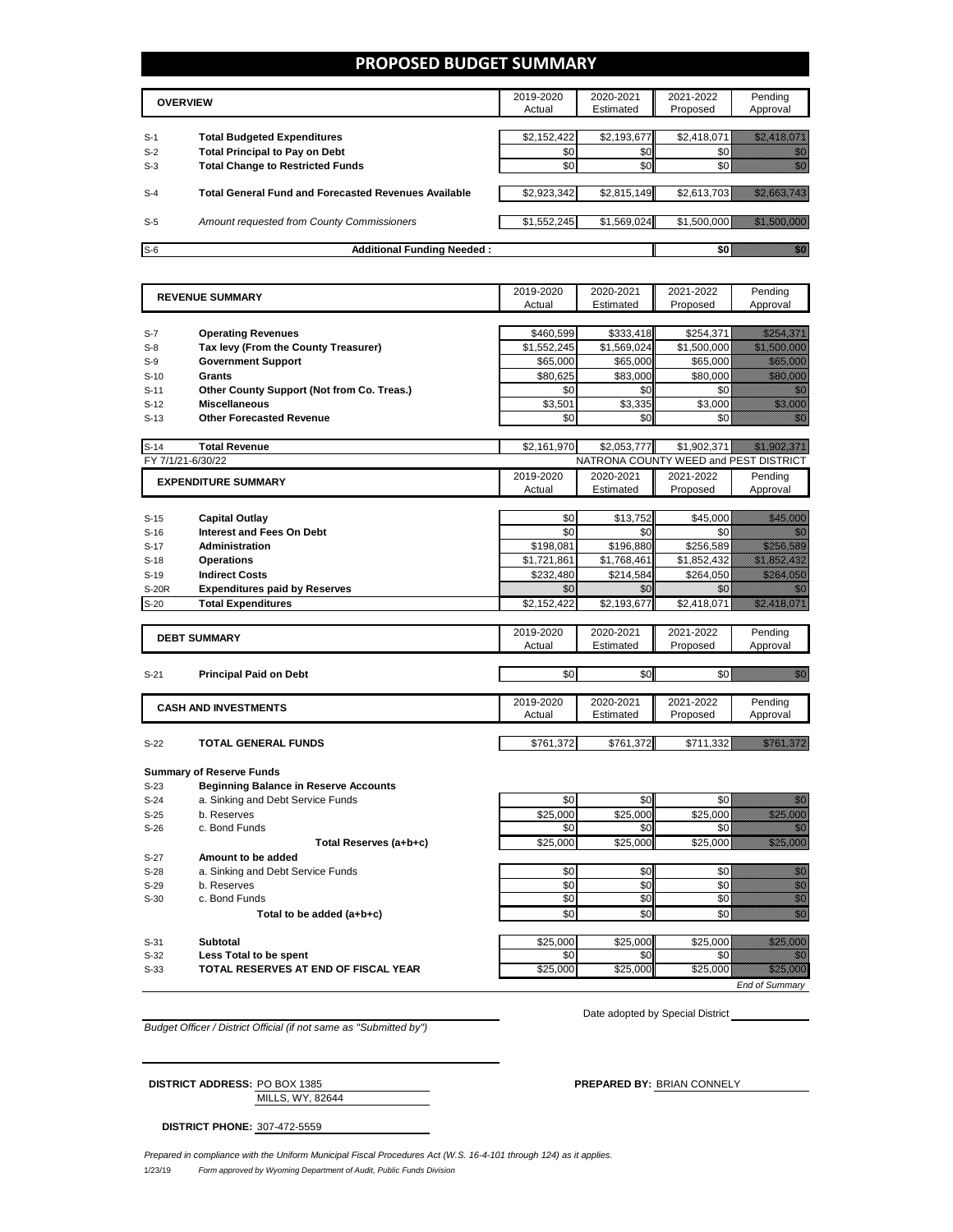NATRONA COUNTY WEED and PEST DISTRICT

### **NAME OF DISTRICT/BOARD**

**FYE** 6/30/2022

|                    | <b>NAME OF DISTRICT/BOARD</b>                        |                                 |                     |                        |                       |                             |
|--------------------|------------------------------------------------------|---------------------------------|---------------------|------------------------|-----------------------|-----------------------------|
|                    | PROPERTY TAXES AND ASSESSMENTS                       |                                 |                     |                        |                       |                             |
|                    |                                                      | <b>DOA Chart</b><br>of Accounts | 2019-2020<br>Actual | 2020-2021<br>Estimated | 2021-2022<br>Proposed | Pending<br>Approval         |
| $R-1$              | <b>Property Taxes and Assessments Received</b>       |                                 |                     |                        |                       |                             |
| $R-1.1$            | Tax Levy (From the County Treasurer)                 | 4001<br>4005                    | \$1,552,245         | \$1,569,024            | \$1,500,000           | <u> Elizabeth Carl</u>      |
| $R-1.2$            | Other County Support (see note on the right)         |                                 |                     |                        |                       |                             |
|                    | <b>FORECASTED REVENUE</b>                            |                                 |                     |                        |                       |                             |
|                    |                                                      |                                 |                     |                        |                       |                             |
|                    |                                                      | <b>DOA Chart</b><br>of Accounts | 2019-2020<br>Actual | 2020-2021<br>Estimated | 2021-2022<br>Proposed | Pending<br>Approval         |
| $R-2$              | <b>Revenues from Other Governments</b>               |                                 |                     |                        |                       |                             |
| $R - 2.1$          | State Aid                                            | 4211                            |                     |                        |                       |                             |
|                    | R-2.2 Additional County Aid (non-treasurer)          | 4237                            |                     |                        |                       |                             |
|                    | R-2.3 City (or Town) Aid                             | 4237                            | \$65,000            | \$65,000               | \$65,000              | <b>SERIES</b>               |
|                    | R-2.4 Other (Specify)                                | 4237                            |                     |                        |                       |                             |
| $R - 2.5$          | <b>Total Government Support</b>                      |                                 | \$65,000            | \$65,000               | \$65,000              | <u> Karl Maria I</u>        |
| $R-3$<br>$R - 3.1$ | <b>Operating Revenues</b><br><b>Customer Charges</b> | 4300                            | \$112,841           | \$29,091               | \$83,341              | <u> Kabupatèn Indonesia</u> |
| $R - 3.2$          | Sales of Goods or Services                           | 4300                            | \$347,758           | \$304,327              | \$171,030             | <u> Marije (</u>            |
| R-3.3              | <b>Other Assessments</b>                             | 4503                            |                     |                        |                       |                             |
| $R - 3.4$          | <b>Total Operating Revenues</b>                      |                                 | \$460,599           | \$333,418              | \$254,371             | <u>ellisoonilisti k</u>     |
| $R-4$              | Grants                                               |                                 |                     |                        |                       |                             |
| $R - 4.1$          | <b>Direct Federal Grants</b>                         | 4201                            |                     |                        |                       |                             |
|                    | R-4.2 Federal Grants thru State Agencies             | 4201                            |                     |                        |                       |                             |
| R-4.3              | <b>Grants from State Agencies</b>                    | 4211                            | \$80,625            | \$83,000               | \$80,000              | <u> Kabupatèn Indonesia</u> |
| $R - 4.4$          | <b>Total Grants</b>                                  |                                 | \$80,625            | \$83,000               | \$80,000              | <b>Randel School</b>        |
| $R-5$              | <b>Miscellaneous Revenue</b>                         |                                 |                     |                        |                       |                             |
| $R - 5.1$          | Interest                                             | 4501                            | \$3,501             | \$3,335                | \$3,000               | <u> Mariji Sarajev</u>      |
| R-5.2              | Other: Specify                                       | 4500                            |                     |                        |                       |                             |
| $R-5.3$            | Other: Additional                                    |                                 |                     |                        |                       |                             |
| $R - 5.4$          | <b>Total Miscellaneous</b>                           |                                 | \$3,501             | \$3,335                | \$3,000               | <u>till framförfa</u>       |
| $R - 5.5$          | <b>Total Forecasted Revenue</b>                      |                                 | \$609,725           | $\overline{$484,753}$  | \$402.371             | <u>Till fra Heim</u>        |
| $R-6$              | <b>Other Forecasted Revenue</b>                      |                                 |                     |                        |                       |                             |
| $R-6.1$            | a. Other past due as estimated by Co. Treas.         | 4004                            |                     |                        |                       |                             |
| $R-6.2$            | b. Other forecasted revenue (specify):               |                                 |                     |                        |                       |                             |
| $R-6.3$            |                                                      | 4500                            |                     |                        |                       |                             |
| $R - 6.4$          |                                                      | 4500                            |                     |                        |                       |                             |
| $R-6.5$            |                                                      |                                 |                     |                        |                       |                             |
| $R-6.6$            | Total Other Forecasted Revenue (a+b)                 |                                 | \$0                 | \$0                    | \$0                   | <u>tik k</u>                |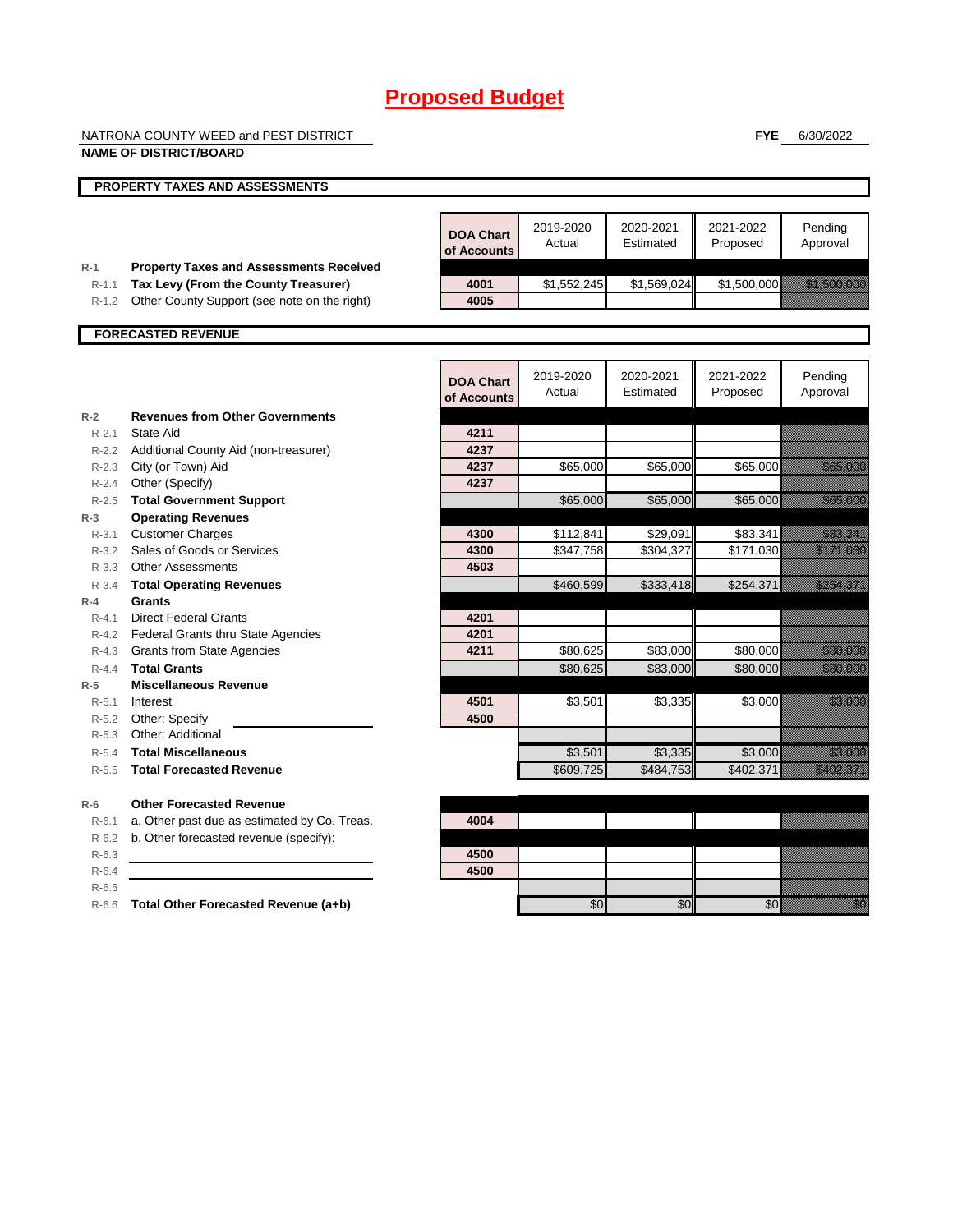## **CAPITAL OUTLAY BUDGET**

| F-1     | <b>Capital Outlay</b>   |
|---------|-------------------------|
| $F-11$  | <b>Real Property</b>    |
| $F-12$  | Vehicles                |
| $F-1.3$ | <b>Office Equipment</b> |
| $F-14$  | Other (Specify)         |
| $F-1.5$ | <b>ATV</b>              |
| $F-16$  | Misc tools/equip        |
| $F-17$  |                         |
| $F-1.8$ | TOTAL CAPITAL OUTLAY    |
|         |                         |

| Pending<br>2019-2020<br>2020-2021<br>2021-2022<br><b>DOA Chart</b><br>Estimated<br>Approval<br>Actual<br>Proposed<br>of Accounts<br><b>Capital Outlay</b><br>\$0<br>\$0<br>\$5,000<br>6201<br><b>Real Property</b><br>$E - 1.1$<br>\$0<br>\$0<br>Vehicles<br>\$25,000<br>6210<br>$E - 1.2$<br>\$0<br>\$1,000<br>Office Equipment<br>6211<br>\$4,000<br>$E-1.3$<br>Other (Specify)<br>$E - 1.4$<br>\$9,000<br>\$9,000<br>\$0<br><b>ATV</b><br>6200<br>$E-1.5$<br>\$0<br>\$3,752<br>\$2,000<br>6200<br>$E - 1.6$<br>Misc tools/equip<br>$E - 1.7$ |  |  |  |                                                                                                                                                                                                                                 |
|-------------------------------------------------------------------------------------------------------------------------------------------------------------------------------------------------------------------------------------------------------------------------------------------------------------------------------------------------------------------------------------------------------------------------------------------------------------------------------------------------------------------------------------------------|--|--|--|---------------------------------------------------------------------------------------------------------------------------------------------------------------------------------------------------------------------------------|
|                                                                                                                                                                                                                                                                                                                                                                                                                                                                                                                                                 |  |  |  |                                                                                                                                                                                                                                 |
|                                                                                                                                                                                                                                                                                                                                                                                                                                                                                                                                                 |  |  |  |                                                                                                                                                                                                                                 |
|                                                                                                                                                                                                                                                                                                                                                                                                                                                                                                                                                 |  |  |  | <u> Karl Sara</u>                                                                                                                                                                                                               |
|                                                                                                                                                                                                                                                                                                                                                                                                                                                                                                                                                 |  |  |  | <u> Karl Sara</u>                                                                                                                                                                                                               |
|                                                                                                                                                                                                                                                                                                                                                                                                                                                                                                                                                 |  |  |  | <u> Herman Sta</u>                                                                                                                                                                                                              |
|                                                                                                                                                                                                                                                                                                                                                                                                                                                                                                                                                 |  |  |  |                                                                                                                                                                                                                                 |
|                                                                                                                                                                                                                                                                                                                                                                                                                                                                                                                                                 |  |  |  | a katalunggal katalunggal katalunggal katalunggal katalunggal katalunggal katalunggal katalunggal katalunggal<br>Katalunggal katalunggal katalunggal katalunggal katalunggal katalunggal katalunggal katalunggal katalunggal ka |
|                                                                                                                                                                                                                                                                                                                                                                                                                                                                                                                                                 |  |  |  | <u> Karlingan Sa</u>                                                                                                                                                                                                            |
|                                                                                                                                                                                                                                                                                                                                                                                                                                                                                                                                                 |  |  |  |                                                                                                                                                                                                                                 |
| \$0<br>\$13,752<br>\$45,000<br><b>TOTAL CAPITAL OUTLAY</b><br>$E-1.8$                                                                                                                                                                                                                                                                                                                                                                                                                                                                           |  |  |  |                                                                                                                                                                                                                                 |

## **ADMINISTRATION BUDGET**

|           |                                      | <b>DOA Chart</b><br>of Accounts | 2019-2020<br>Actual | 2020-2021<br>Estimated | 2021-2022<br>Proposed | Pending<br>Approval                                                                                                      |
|-----------|--------------------------------------|---------------------------------|---------------------|------------------------|-----------------------|--------------------------------------------------------------------------------------------------------------------------|
| $E-2$     | <b>Personnel Services</b>            |                                 |                     |                        |                       |                                                                                                                          |
| $E - 2.1$ | Administrator                        | 7002                            | \$70,524            | \$69,772               | \$67,912              | <u>esti ministro</u>                                                                                                     |
| $E - 2.2$ | Secretary                            | 7003                            | \$47,027            | \$47,027               | \$38,917              | <u> Mariji (</u>                                                                                                         |
| $E - 2.3$ | Clerical                             | 7004                            | \$0                 | \$0                    | \$1,500               | <u> Karlin Sara</u>                                                                                                      |
| $E - 2.4$ | Other (Specify)                      |                                 |                     |                        |                       |                                                                                                                          |
| $E-2.5$   | Compensated absences                 | 7005                            | \$0                 | \$0                    | \$8,500               | <u>tionalisti</u>                                                                                                        |
| $E - 2.6$ | Pension expense                      | 7005                            | \$31,698            | \$31,698               | \$30,000              | a katika katika katika katika ali                                                                                        |
| $E - 2.7$ |                                      |                                 |                     |                        |                       |                                                                                                                          |
| $E-3$     | <b>Board Expenses</b>                |                                 |                     |                        |                       |                                                                                                                          |
| $E - 3.1$ | Travel                               | 7011                            | \$3,206             | \$1,700                | \$3,000               | <u>ti ka ma</u>                                                                                                          |
| $E - 3.2$ | Mileage                              | 7012                            | \$1,509             | \$1,506                | \$2,500               | <u>till i Sa</u>                                                                                                         |
| $E - 3.3$ | Other (Specify)                      |                                 |                     |                        |                       |                                                                                                                          |
| $E - 3.4$ |                                      | 7013                            |                     |                        |                       |                                                                                                                          |
| $E - 3.5$ |                                      | 7013                            |                     |                        |                       |                                                                                                                          |
| $E - 3.6$ |                                      |                                 |                     |                        |                       |                                                                                                                          |
| $E-4$     | <b>Contractual Services</b>          |                                 |                     |                        |                       |                                                                                                                          |
| $E - 4.1$ | Legal                                | 7021                            | \$0                 | \$0                    | \$0                   |                                                                                                                          |
| $E - 4.2$ | Accounting/Auditing                  | 7022                            | \$15,960            | \$15,750               | \$17,000              | <u> Harristo Sta</u>                                                                                                     |
| $E - 4.3$ | Other (Specify)                      |                                 |                     |                        |                       |                                                                                                                          |
| $E - 4.4$ | <b>IT Support</b>                    | 7023                            | \$5,773             | \$2,575                | \$4,000               | <u> Karlingan Sa</u>                                                                                                     |
| $E - 4.5$ | <b>Council Dues</b>                  | 7023                            | \$2,500             | \$2,500                | \$2,500               | <u>i karatika kuning karatika kuning karatika kuning karatika kuning karatika kuning karatika kuning karatika k</u>      |
| $E-4.6$   | see additional details               |                                 | \$266               | \$550                  | \$670                 | <u>tik alama</u>                                                                                                         |
| $E-5$     | <b>Other Administrative Expenses</b> |                                 |                     |                        |                       |                                                                                                                          |
| $E - 5.1$ | <b>Office Supplies</b>               | 7031                            | \$6,873             | \$5,522                | $\overline{$6,000}$   | a katika katika katika katika alikuwa na katika alikuwa na katika alikuwa na katika alikuwa na katika alikuwa<br>Marejeo |
| $E - 5.2$ | Office equipment, rent & repair      | 7032                            | \$681               | \$1,000                | \$4,000               | <u> Kalendari Septembang Kabupatèn Bandhir</u>                                                                           |
| $E - 5.3$ | Education                            | 7033                            | \$3,571             | \$11,650               | \$28,000              | <u>Till Hans Sta</u>                                                                                                     |
| $E - 5.4$ | Registrations                        | 7034                            | \$3,168             | \$649                  | \$2,000               | <u> Karlingan Sa</u>                                                                                                     |
| $E - 5.5$ | Other (Specify)                      |                                 |                     |                        |                       |                                                                                                                          |
| $E-5.6$   | <b>Bonuses</b>                       | 7035                            | \$3.898             | \$3.790                | \$37.890              | <u>eliminación </u>                                                                                                      |
| $E - 5.7$ | Petty Cash                           | 7035                            | \$295               | \$405                  | \$500                 | <u>ti ka</u>                                                                                                             |
| $E - 5.8$ | see additional details               |                                 | $\overline{$1,132}$ | \$786                  | \$1,700               | <u>tik alaman da</u>                                                                                                     |
| $E-6$     | <b>TOTAL ADMINISTRATION</b>          |                                 | \$198.081           | \$196,880              | \$256.589             | <u>Tillistoria (</u>                                                                                                     |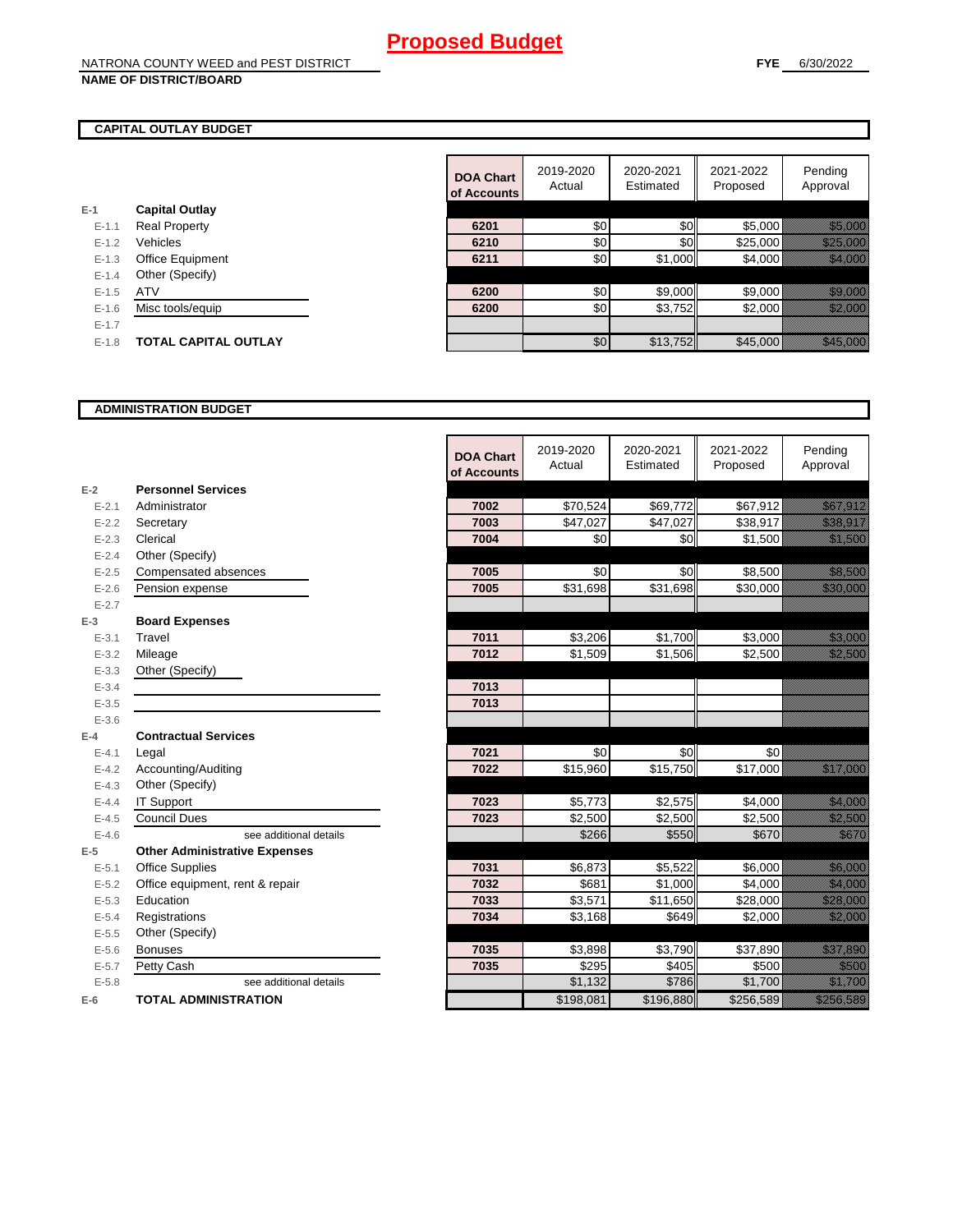## **OPERATIONS BUDGET**

|            |                                                   | <b>DOA Chart</b><br>of Accounts | 2019-2020<br>Actual | 2020-2021<br>Estimated | 2021-2022<br>Proposed | Pending<br>Approval                                                                                                   |
|------------|---------------------------------------------------|---------------------------------|---------------------|------------------------|-----------------------|-----------------------------------------------------------------------------------------------------------------------|
| $E-7$      | <b>Personnel Services</b>                         |                                 |                     |                        |                       |                                                                                                                       |
| $E - 7.1$  | <b>Wages--Operations</b>                          | 7202                            | \$408,236           | \$417,286              | \$444,949             | <u>era altara da serialdaren baina da era</u>                                                                         |
| $E - 7.2$  | <b>Service Contracts</b>                          | 7203                            |                     |                        |                       |                                                                                                                       |
| $E - 7.3$  | Other (Specify)                                   |                                 |                     |                        |                       |                                                                                                                       |
| $E - 7.4$  | Per Diem                                          | 7204                            | \$1,080             | \$6,080                | \$7,638               | <u>tionalistici provincialistici provincialistici provincialistici provincialistici provincialistici provincialis</u> |
| $E - 7.5$  | Overtime                                          | 7204                            |                     | \$6,797                | \$7,000               | <u>tik komunistist om de s</u>                                                                                        |
| $E - 7.6$  | see additional details                            |                                 |                     |                        | \$1,000               | <u> Hilliann ann an 197</u>                                                                                           |
| $E-8$      | <b>Travel</b>                                     |                                 |                     |                        |                       |                                                                                                                       |
| $E - 8.1$  | Mileage                                           | 7211                            |                     |                        |                       |                                                                                                                       |
| $E - 8.2$  | Other (Specify)                                   |                                 |                     |                        |                       |                                                                                                                       |
| $E - 8.3$  | Gas & Oil                                         | 7212                            | \$16,021            | \$10,565               | \$26,000              | <u> Hillian Sa</u>                                                                                                    |
| $E - 8.4$  |                                                   | 7212                            |                     |                        |                       |                                                                                                                       |
| $E - 8.5$  |                                                   |                                 |                     |                        |                       |                                                                                                                       |
| $E-9$      | <b>Operating supplies (List)</b>                  |                                 |                     |                        |                       |                                                                                                                       |
| $E - 9.1$  | <b>General Repairs/Supplies</b>                   | 7220                            | \$14,973            | \$17,776               | \$21,000              |                                                                                                                       |
| $E - 9.2$  | Pickup Repairs                                    | 7220                            | \$1,622             | \$3,294                | \$20,000              | <u> Hillingson</u>                                                                                                    |
| $E - 9.3$  | Sprayer Equip. & Repairs                          | 7220                            | \$1,563             | \$1,928                | \$5,000               | <u>tin alaman sa</u>                                                                                                  |
| $E - 9.4$  | <b>ATV/UTV Repairs</b>                            | 7220                            | \$2,656             | \$1,316                | \$8,000               | <u>ting and</u>                                                                                                       |
| $E - 9.5$  | see additional details                            |                                 | \$414,803           | \$251,769              | \$343,100             | <u>tik alaman da</u>                                                                                                  |
| $E-10$     | <b>Program Services (List)</b>                    |                                 |                     |                        |                       |                                                                                                                       |
| $E - 10.1$ | Mosquito-Vector Control                           | 7230                            | \$24,429            | \$3,564                | \$40,000              | <u> Historia (</u>                                                                                                    |
| $E-10.2$   | City of Casper                                    | 7230                            | \$620,658           | \$649,656              | \$650,000             | <u> Karl Maria I</u>                                                                                                  |
| $E-10.3$   | Special Management Zones                          | 7230                            | \$130,337           | \$279,268              | \$200,000             | <u> Martin Siri</u>                                                                                                   |
| $E - 10.4$ | Biocontrol                                        | 7230                            | \$0                 | \$10,000               | \$30,000              | <u> Karl Sara</u>                                                                                                     |
| $E-10.5$   | see additional details                            |                                 | \$22,717            | \$81,640               | \$20,000              |                                                                                                                       |
| E-11       | <b>Contractual Arrangements (List)</b>            |                                 |                     |                        |                       |                                                                                                                       |
| $E - 11.1$ | <b>Utilities</b>                                  | 7400                            | \$7,916             | \$8,174                | \$9,161               | <u>tik ku</u>                                                                                                         |
| $E - 11.2$ | Telephones                                        | 7400                            | \$6,267             | \$5,733                | \$6,084               | <u>tik k</u>                                                                                                          |
| $E - 11.3$ | Postage & Frieght                                 | 7400                            | \$444               | \$303                  | \$3,000               | <u> Hillian Sa</u>                                                                                                    |
| $E - 11.4$ | Rental Equip.                                     | 7400                            | \$0                 | \$0                    | \$500                 | <u>ti ka</u>                                                                                                          |
| $E-11.5$   | see additional details                            |                                 | \$48,139            | \$13,312               | \$10,000              | <u>e de la componenta</u>                                                                                             |
| $E-12$     | <b>Other operations (Specify)</b>                 |                                 |                     |                        |                       |                                                                                                                       |
| $E - 12.1$ |                                                   | 7450                            |                     |                        |                       |                                                                                                                       |
| $E-12.2$   | <u> 1980 - Johann Barbara, martxa alemaniar a</u> | 7450                            |                     |                        |                       |                                                                                                                       |
| $E-12.3$   |                                                   | 7450                            |                     |                        |                       |                                                                                                                       |
| $E-12.4$   |                                                   | 7450                            |                     |                        |                       |                                                                                                                       |
| $E-12.5$   |                                                   |                                 |                     |                        |                       |                                                                                                                       |
| $E-13$     | <b>TOTAL OPERATIONS</b>                           |                                 | \$1,721,861         | \$1,768,461            | \$1,852,432           |                                                                                                                       |
|            |                                                   |                                 |                     |                        |                       |                                                                                                                       |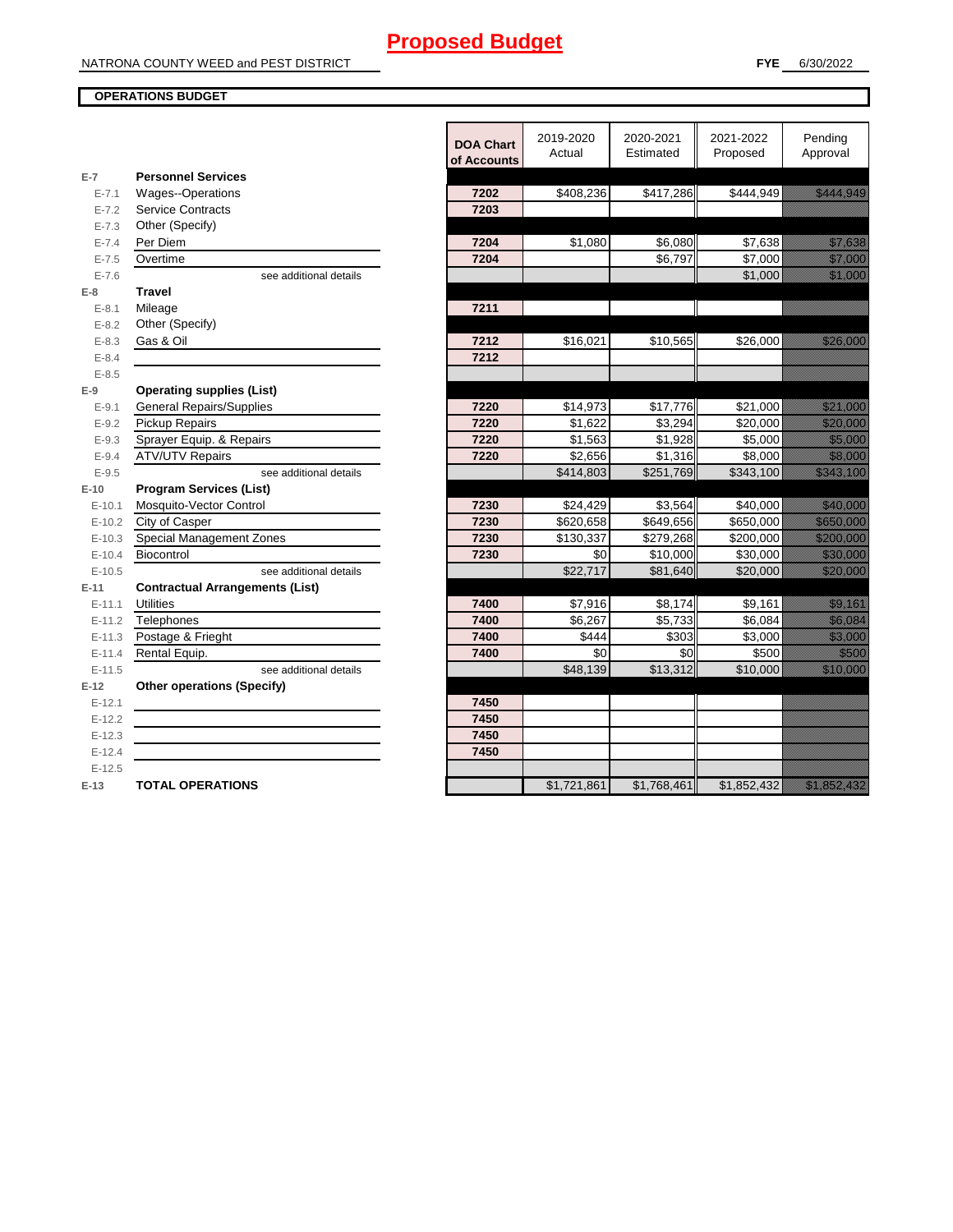NATRONA COUNTY WEED and PEST DISTRICT

## **INDIRECT COSTS BUDGET**

|            |                              | <b>DOA Chart</b><br>of Accounts | 2019-2020<br>Actual | 2020-2021<br>Estimated | 2021-2022<br>Proposed | Pending<br>Approval                            |
|------------|------------------------------|---------------------------------|---------------------|------------------------|-----------------------|------------------------------------------------|
| $E-14$     | <b>Insurance</b>             |                                 |                     |                        |                       |                                                |
| $E-14.1$   | Liability                    | 7502                            | \$5,658             | \$4,516                | \$6,000               | <u> Karlingan Sa</u>                           |
| $E-14.2$   | Buildings and vehicles       | 7503                            | \$9,277             | \$8,973                | \$12,000              | <u> Kalendari Serikat Serikat dan pa</u>       |
| $E-14.3$   | Equipment                    | 7504                            |                     |                        |                       |                                                |
| $E - 14.4$ | Other (Specify)              |                                 |                     |                        |                       |                                                |
| $E-14.5$   | <b>Surety Bonds</b>          | 7505                            | \$300               | \$300                  | \$550                 | <u> Karatika</u>                               |
| $E-14.6$   |                              | 7505                            |                     |                        |                       |                                                |
| $E-14.7$   |                              |                                 |                     |                        |                       |                                                |
| $E-15$     | Indirect payroll costs:      |                                 |                     |                        |                       |                                                |
| $E-15.1$   | FICA (Social Security) taxes | 7511                            | \$40,804            | \$41,161               | \$48,000              | <u> Martin Sa</u>                              |
| $E-15.2$   | <b>Workers Compensation</b>  | 7512                            | \$22,088            | \$13,960               | \$20,000              | <u> Hillian San B</u>                          |
| $E-15.3$   | <b>Unemployment Taxes</b>    | 7513                            | \$1,534             | \$1,056                | \$3,500               | <u> Kalifornia (</u>                           |
| $E-15.4$   | Retirement                   | 7514                            | \$81,163            | \$68,987               | \$84,000              | <u> Karl Sara</u>                              |
| $E-15.5$   | Health Insurance             | 7515                            | \$71,656            | \$75,631               | \$90,000              | <b>1999 - 1999 - 1999 - 1999 - 1999 - 1999</b> |
| $E-15.6$   | Other (Specify)              |                                 |                     |                        |                       |                                                |
| $E-15.7$   |                              | 7516                            |                     |                        |                       |                                                |
| $E-15.8$   |                              | 7516                            |                     |                        |                       |                                                |
| $E-15.9$   |                              |                                 |                     |                        |                       |                                                |
|            |                              |                                 |                     |                        |                       |                                                |
| $E-17$     | <b>TOTAL INDIRECT COSTS</b>  |                                 | \$232,480           | \$214,584              | \$264,050             | <u> Karl Sara</u>                              |

## **DEBT SERVICE BUDGET**

| <b>DOA Chart</b><br>of Accounts | 2019-2020<br>Actual | 2020-2021<br>Estimated | 2021-2022<br>Proposed | Pending<br>Approval |
|---------------------------------|---------------------|------------------------|-----------------------|---------------------|
|                                 |                     |                        |                       |                     |
| 6401                            |                     |                        |                       |                     |
| 6410                            |                     |                        |                       |                     |
| 6420                            |                     |                        |                       |                     |
|                                 |                     |                        |                       |                     |

D-1.1 Principal

D-1.2 **Interest** 

D-1.3 **Fees** 

**D-2 TOTAL DEBT SERVICE**